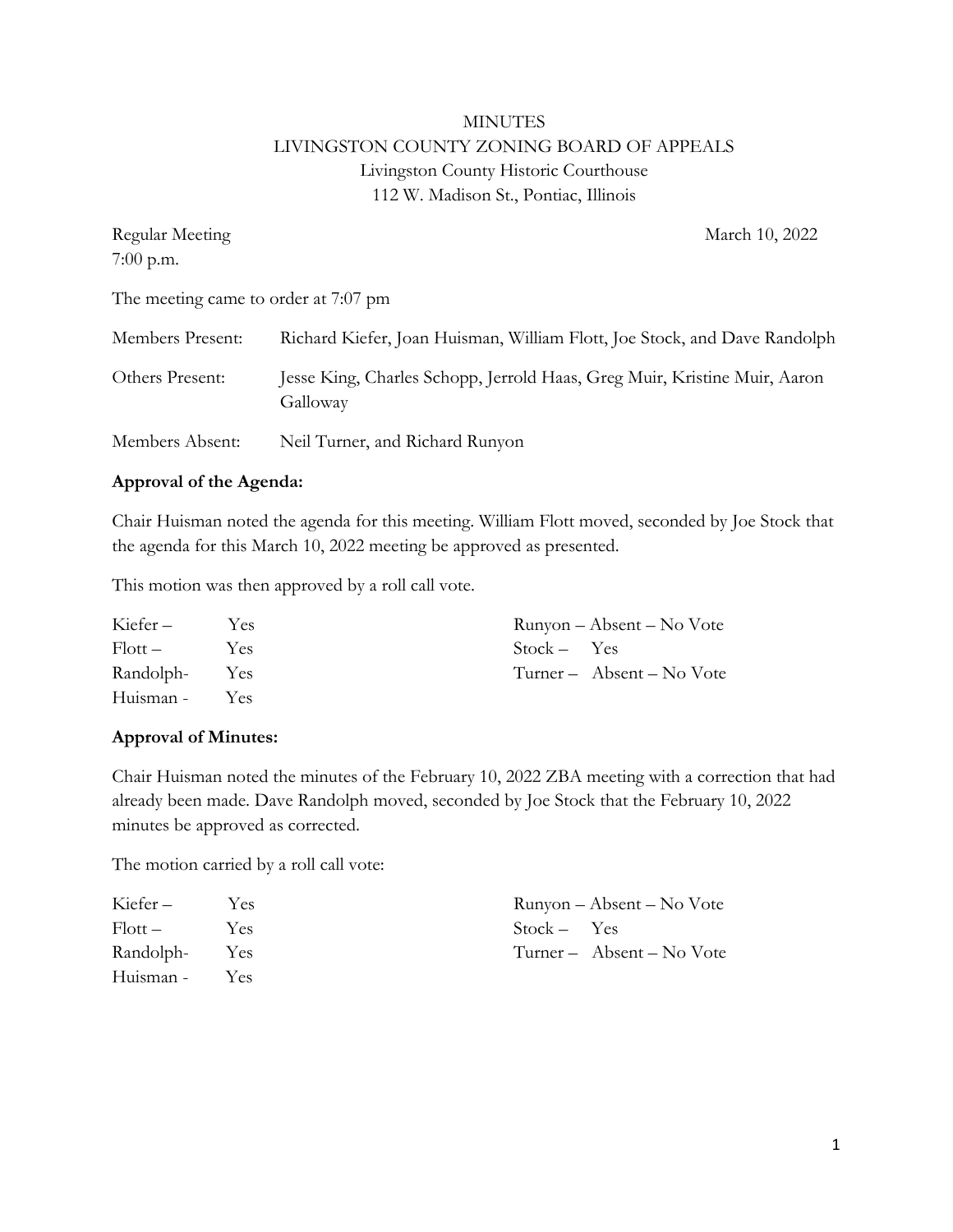## **Business to be reviewed:**

## **SU-4-12 – Haas (Review)**

This zoning case pertained to the review of a previously approved special use for property in an AG, Agriculture, District to be used as a repair, machine, and welding shop in unincorporated Fairbury.

The assistant zoning administrator provided an overview of the case to board members.

Jerrold Haas, 24029 E. 1200 North Rd., Fairbury, was present at the meeting as a representative of the case. Mr. Haas informed board members that there have been no changes to the business since the last review and that he primarily does semi-trailer repair work, but also does some welding and fabrication.

There was then discussion about Mr. Haas's employees. Mr. Haas stated that he primarily has family members that work for him but does have a couple outside employees. Mr. Haas requested an increase in the number of allowed employees for his business as he intends to hire in the future.

With there being no further questions or concerns by zoning board members, Joe Stock moved, seconded by Dave Randolph, that zoning case SU-4-12 (Review) be approved with a review to take place in five years and that the number of allowed outside employees be increased to 5.

This motion was then approved by a roll call vote.

| Kiefer –      | Yes. |               | Runyon – Absent – No Vote |
|---------------|------|---------------|---------------------------|
| $Flott -$     | Yes  | $Stock - Yes$ |                           |
| Randolph- Yes |      |               | Turner – Absent – No Vote |
| Huisman - Yes |      |               |                           |

## **V-2-22 – Muir**

This zoning case pertained to a review of a proposed variance in lot dimensions in an AG, Agriculture, District located in unincorporated Odell.

The assistant zoning administrator provided an overview of the case to board members.

Greg & Kristine Muir, 20500 E. 2500 North Rd., Odell and their attorney, Aaron Galloway, 8270 N. 1900 East Rd., Fairbury were present at the meeting as representatives of the case.

Mr. Galloway explained that the variance is needed because his clients are currently in the process of building a new residence on their property and that in order to be in compliance with the Livingston County ordinance, they need to reshape one of the lots on their property. As a result, the reshaped lot will have a width/depth of 121 feet instead of the ordinance-required 150/200 feet.

Due to the property being located between Interstate 55 and U.S. Route 66 and the prior development of the lot, access concerns were noted by the board. Mr. Galloway explained that there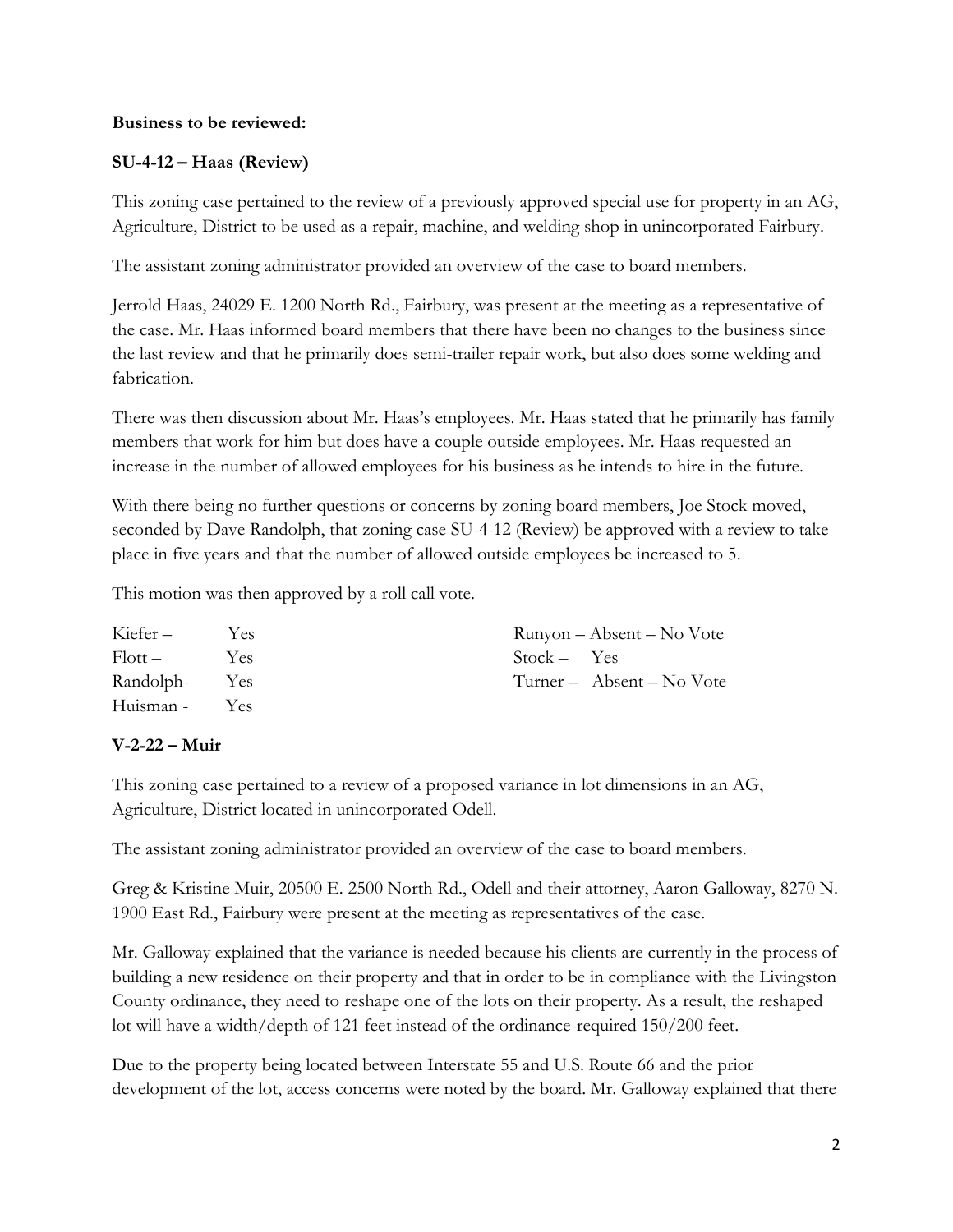will still be access to the newly constructed residence through the use of easements, but there will be lot ownership out to the nearby county road as well. Mr. Galloway also explained that there will be easements for shared well and septic use as well.

There was then discussion about the lot size of the reshaped parcel of land. Mr. Galloway explained that it is currently 1.32 acres, but will be approximately 1.5 acres after it is reshaped.

With there being no further questions, William Flott moved, seconded by Joe Stock, that this case be approved

The motion carried by a roll call vote.

| Kiefer –      | Yes.       |               | Runyon – Absent – No Vote   |
|---------------|------------|---------------|-----------------------------|
| Flott –       | Yes        | $Stock - Yes$ |                             |
| Randolph- Yes |            |               | $Turner - Absent - No Vote$ |
| Huisman -     | <b>Yes</b> |               |                             |

## **Other Business:**

Board members were given an update regarding the timeline for the EDF wind farm development filing an application. It was believed that an application is expected to be filed in April and then hearings to begin the week of July  $11<sup>th</sup>$ .

Board members were also informed that the Heritage Prairie wind farm project was expected to file an application possibly later in the summer of this year with hearings to begin late fall/winter.

There was also an update regarding the utility solar farm that is being developed near Cayuga.

#### **Findings of Fact and Decision:**

William Flott moved, seconded by Dave Randolph, that the Findings of Fact and Decision be approved.

This motion was then approved by a roll call vote.

| Kiefer –      | Yes        |               | Runyon – Absent – No Vote |
|---------------|------------|---------------|---------------------------|
| Flott –       | Yes        | $Stock - Yes$ |                           |
| Randolph- Yes |            |               | Turner – Absent – No Vote |
| Huisman -     | <b>Yes</b> |               |                           |

#### **Public Comment:** None

#### **Report of Officers:**

The assistant zoning administrator informed board members of the upcoming electronic recycling event that is being held in Pontiac on April 2<sup>nd</sup> and welcomed volunteers.